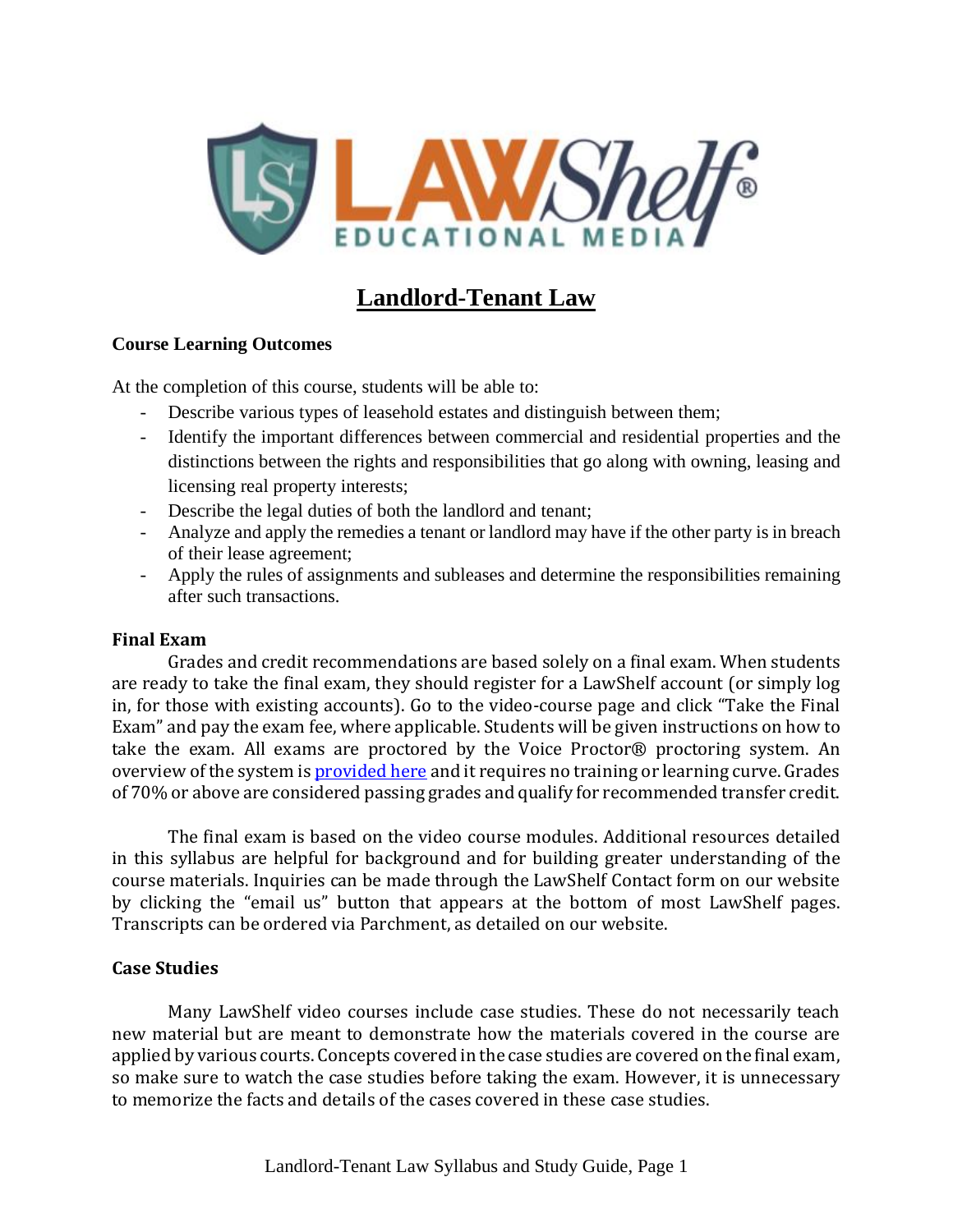#### **Self-Quizzes**

Video-course modules and case studies feature self-quizzes that consist of practice questions on the materials covered in the videos. These questions are presented for the benefit of the student and are important to review before taking the final exam because they are similar in style and substance to the questions on the final exam. These quizzes are not graded or monitored and there is no record of how students answer these questions. Students may answer these questions as many times as they like and are encouraged to keep re-taking the quizzes until they have mastered all the questions.

# **Study Guide**

## **Introductory Videos**

These videos provide background to help students better understand the main parts of the course, which are the video-course modules below.

**Real Property Ownership: The Estate System and Future Interests <https://lawshelf.com/shortvideoscontentview/the-estate-system>**

**Common Real Estate Contract Provisions – Part 1 <https://lawshelf.com/shortvideoscontentview/common-real-estate-contract-provisions-part-1/>**

**Common Real Estate Contract Provisions – Part 2 <https://lawshelf.com/shortvideoscontentview/common-real-estate-contract-provisions-part-2/>**

### **Courseware Readings**

These courseware readings provide background to help students better understand the main parts of the course, which are the video-course modules below.

**Read the following sections of "Foundations of Law" courseware: <https://lawshelf.com/coursewareview>**

**The following chapters under Real Property:**

#### **Concurrent Ownership of Real Property**

**Introduction to Concurrent Ownership Tenancy in Common Joint Tenancy Tenancy by the Entirety Community Property Rights and Duties of Co-Tenants**